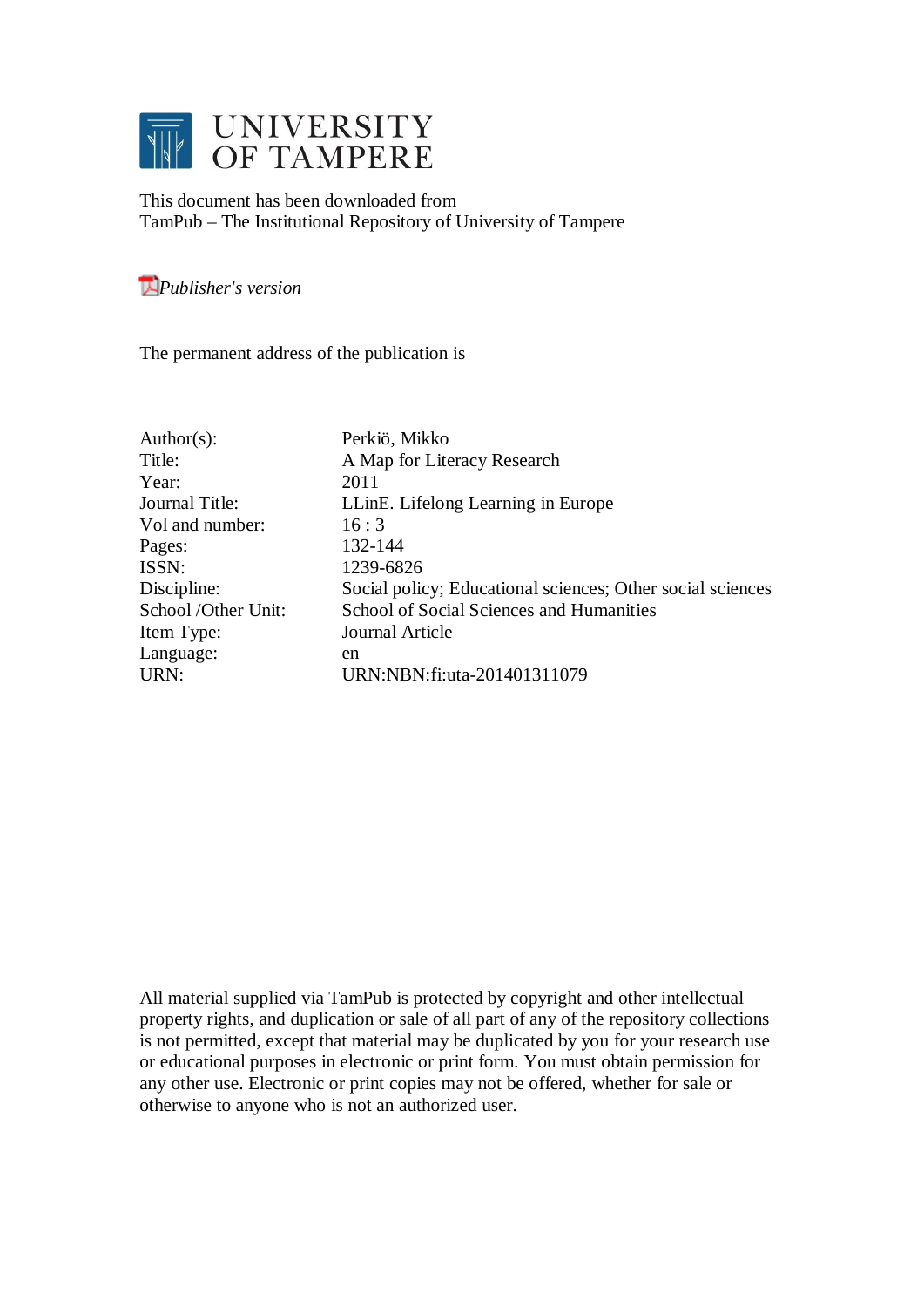# **A map for literacy research**

This literature review classifies literacy research under three meta-frameworks which are the quantitative, qualitative and metaphorical one. The review examines five actual frameworks of literacy research through their definitions of literacy. The frameworks of the inquiry are: literacy rate, functional literacy, the Freirean concept, the socio-cultural framework, and "literacies of information". The article organizes literacy research through two dimensions. First, literacy can be defined as universal or contextual. Second, it can be identified as text management or communication. The outcome is four conceptual maps.

# Mikko Perkiö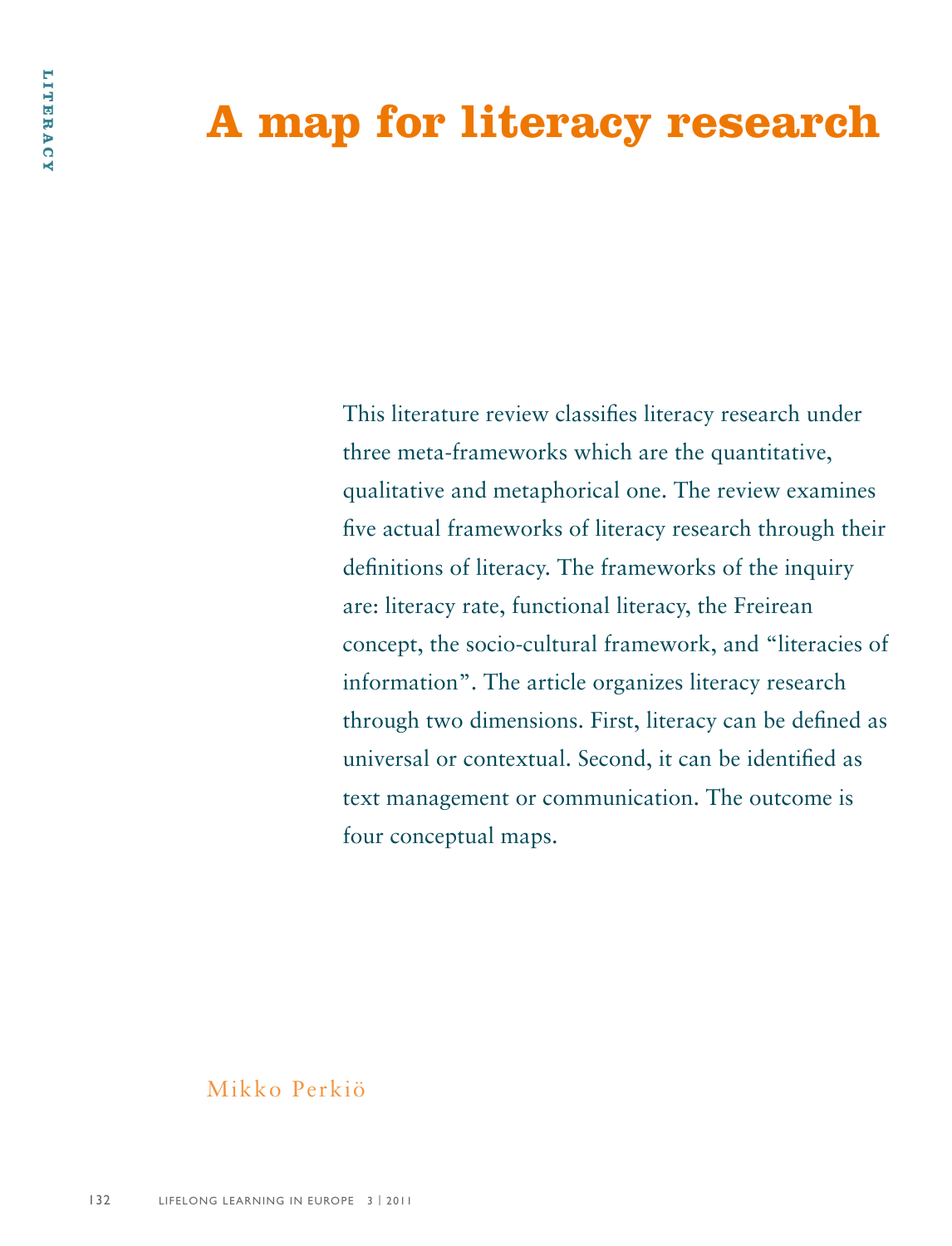#### **INTRODUCTION**

Literacy is the most important prerequisite for lifelong learning. Its significance has grown with the increasing amount of information in our lives. Today, literacy is understood in a far broader sense than previously. Literacy research has been seen through four following perspectives: 1) an ability, 2) a part of an individual's life, 3) a social practice and 4) a process of critical interpretation (Lytle & Wolfe, 1989). In this article these four perspectives will be modified to fit better to the real discourses that currently exist. Also a needed update is offered by including "literacies of the information" discourse later in the text. This article aims to formulate a valid model of its subject matter but it is exploratory in nature: hence this work is far from setting the ultimate words in the debate.

The scholarly orientation of literacy research can be viewed through *three meta-frameworks*: the *quantitative, qualitative* and *metaphorical* one (see chart 1 below). These three metaframeworks include *five frameworks*, quantitative and qualitative both consist of two each, and the metaphorical is the fifth. First, quantitative tradition assesses literacy skills by a dichotomous *literacy rate o*r with a continuous scale of the *functionality* of certain literacy proficiency. Second, qualitative

tradition includes the *Freirean* approach and the *socio-cultural* approach which both emphasize the contextbound nature of literacy. Third, *literacies* required in the context of the *information* society add yet an applied dimension to the discussion.

"No standard international definition of literacy captures all its facets: Indeed there are numerous different understandings of literacy, some of which are even contradictory" (UNESCO, 2006, 30). This cross-section review aims to create a coherent picture required in the diverse field of literacy research. The inquiry captures the five most commonly used literacy frameworks and analyzes their definitions of literacy through two dimensions (see chart 1). First, I will examine the multidimensionality of literacy and how this is understood. There is constant tendency towards more diverse understandings of literacy (Collins & Blot, 2003, 3; Cope & Kalantzis, 2000; Lankshear & Knobel, 2006). Second, I will show the extent to which literacy is seen either as a universal or a local, context-bound phenomenon. This dimension owes especially to Street (1984) who presented the profound critique over the universal literacy concept. In contrast to this Brandt & Clinton (2002) offer the enlightening analysis on how to balance transcontextual

and local potentials of literacy. I will distinguish the role of each framework in the field of literacy research. These five frameworks have each one chapter which is followed by the final chapter consisting of the analytical discussion around three conceptual diagrams. The final chapter summarizes this review.

### LITERACY RATE

The literacy rate is a simplistic measure, for which it is often criticized. However, this concept is still widely used by international organizations, the media and some significant research, so it is still worth analysing. Literacy rate is a dichotomy that divides people to two categories, one of literate and another of illiterate.

Early dichotomist assessments of literacy can be found in marriage records, conscription records and censuses from some Western and Northern European countries, for example, Sweden (a pioneer when considering the literacy of the whole population) as early on as the 1500s. In Western countries literacy records became more systematic from the 1800s (Cipolla, 1969, 113-130; Graff, 1981).

The still most commonly used definition of adult literacy was formed at the 1958 UNESCO general conference. It states that all aged 15 years and over whom can both read and write — with comprehension — a short simple statement on their everyday life can be considered literate. The criteria of basic literacy have been under discussion for over half a century. For example, the USA, Great Britain and the World Bank define literacy as a basic skill that covers reading, writing and arithmetic (See UNESCO, 1957, 18–34; 2006a, 149– 159).

Utilizing the two dimensional measures of the literacy rate, UNESCO's (1957, 13–15) first broad literacy survey reported census data from over sixty countries and estimated that in the 1950s 55–57% of the world's adult population were literate. Currently, the comparative figure is 83.6%. Seldom is the very basic criterion of literacy high-

# **Chart 1. Conceptual dimensions and meta-frameworks in literacy research**

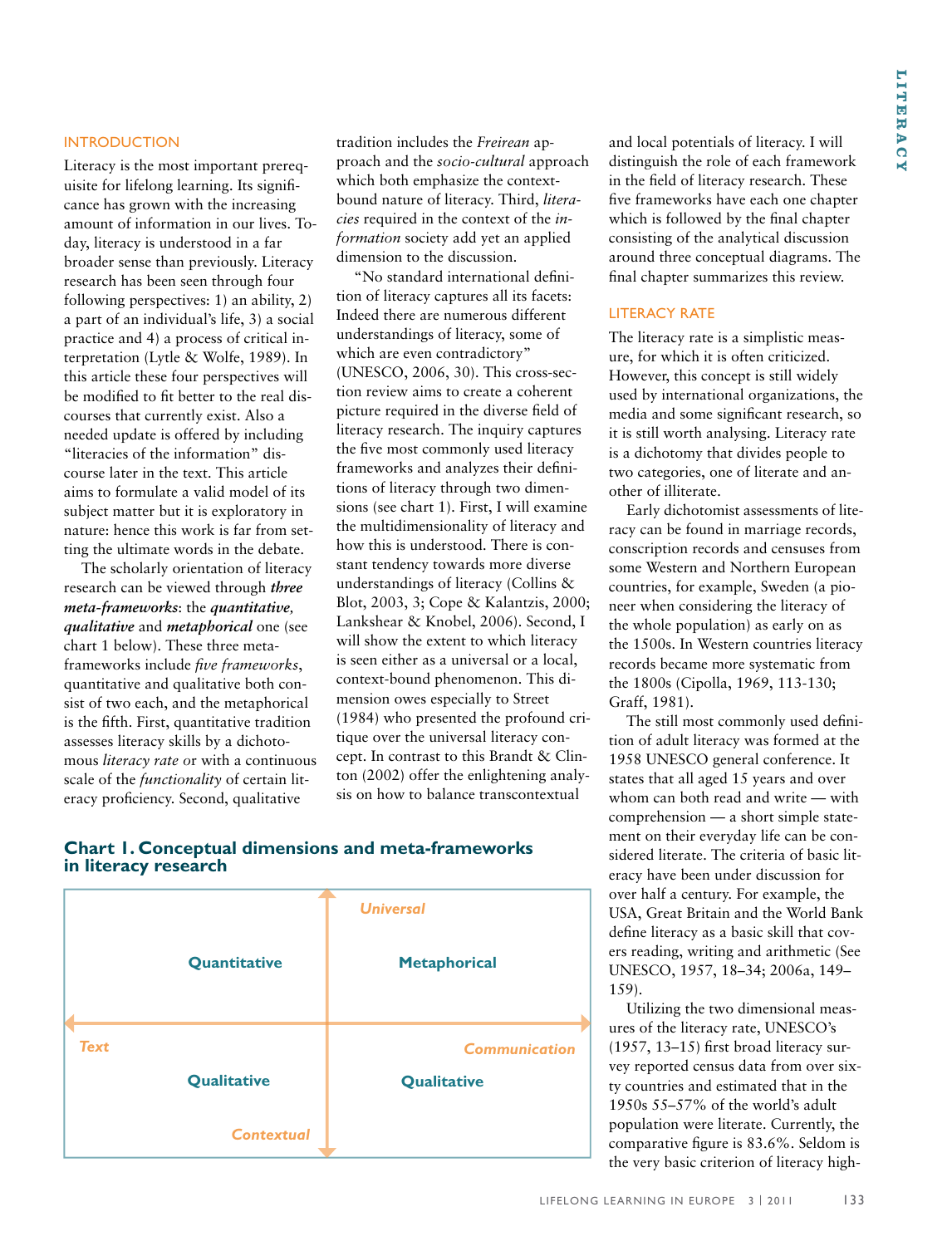lighted: "a person who can both read and write, with comprehension, a short simple statement on their everyday life can be considered literate"(UNESCO, 2006, 63–66, 162–163; UNESCO, 2008, 23).

Comprehensive international statistics from the 1970s onwards are available, although these should be regarded with caution (UNESCO, 2002) due to serious reliability problems of the data, which will be discussed later in this chapter. Though the literacy rate is a rough measurement with substantial shortcomings, it works as an indicator that shows great disparities between world regions, as well as within many countries. All regions with low literacy rates (Arab states, West and South Asia and Sub-Saharan Africa) have large literacy gaps between adult men and women (UNESCO, 2005b, 72). Literacy gaps between young and older age cohorts are also substantial and these peak regionally in Arab states. Similarly disparities occur between rural and urban residents, and in relation to wealth. Naturally, whether or not an individual ever went to school has the strongest effect on literacy (UNESCO, 2006, 167–179).

Despite the problems discussed soon, in some particular situations data on the literacy rate can be considered coherent enough to study social variation. With literacy rate we can grasp the stage in the process of *making of a literate society* which is a catchword in current literacy research (see Olson & Torrance, 2001a; UNESCO, 2006, 189–213). Additionally, Basu and Foster (1998) used literacy rate in their calculations on household based literacy variations between Indian states. Even one literate family member improves the socio-economic standing of the whole household (Basu & Forster, 1998; Basu, Narayan & Ravallion, 2002).

Literacy assessments are based on the cognitive idea that literacy — reading, writing and arithmetic — are a group of acquired skills that are considered universal (UNESCO, 2006, 149). Many prominent literacy researchers tie literacy inseparably to

text-bound skills, such as reading and writing (Ong, 1982; Olson, 1994; Goody, 2000). The critics of this view will be introduced alongside the sociocultural approach. The literacy rate contains inaccuracies which are based on the universality, comprehensiveness and reliability of the data collected. Here, I concentrate on the issues related to the problems of reliability.

These problems arise firstly from the non-standardised definitions of literacy used by some countries which do not correlate to UNESCO's standard definition for basic literacy (see four paragraphs above). For example, some countries use the ability to read newspapers, while others use attained years of schooling as the proxy measurement. The latter example is problematic due to the differences in teaching standards. Another problem arises out of missing information. Data collection in countries of high illiteracy has only recently commenced. By contrast some countries of high literacy evaluate only the school attainment level, not the level of basic literacy. Secondly, a country may change the definition of literacy which further complicates comparisons. A case in point is Pakistan, where in each of its five national censuses a different definition of literacy was used. (UNESCO, 2006, 156–164.)

Thirdly, another matter of global variation arises from the age that people are generally considered to be (literate) adults. The most common definition is 15 years and older. In some cases, the age of the adult population has been set at 10, 7 or even as low as 5 years of age. Fourthly, there is variation between the methods of data collection. Until quite recently, all cross-national literacy assessments were based on official national census figures in which three methods were used: selfdeclaration, third-party assessment often reported by the head of the household (both of these measures are subjective measures) and the educational attainment proxy. All of these methods have their shortcomings (UNESCO, 2006, 163–164). Direct testing has revealed that the indirect literacy proficiency assessment methods used in national censuses almost always overestimate the country's literacy rate (Schaffner, 2005a).

Direct and therefore objective assessments that have been applied in recent years provide a more realistic picture of an individual's literacy level than recorded levels (UNESCO, 2006, 156- 164). In Ethiopia, subjective measures claimed it took 4 years of schooling for 95% of the students to be considered literate, whereas through objective assessment this threshold is not crossed before 6 years of schooling. In Nicaragua the comparable figures are 3 years by subjective and 5 years by objective assessments (Schaffner, 2005b). This shows how problematic educational attainment is as a proxy of literacy. The inconsistencies in the quality of education and its levels result in diverse learning outcomes between countries. Schnell-Anzola, Rowe & LeVine (2005, 874) conclude from a study of the literacy of 167 mothers in Nepal that 27.6% of the women who claimed they could read scored zero when they were later tested. All these examples cast doubt on the validity of subjective measures of literacy assessment.

Currently available literacy rates do not provide information on what individuals know or what they are able to do using different texts of varying degrees of difficulty. The dichotomist concept also does not cover numeracy skills (UNESCO-UIS, 2009, 15). In addition to the non-standardized definitions and the reliability problems of the assessments and surveys, problems also arise out of the use of the single term "literate" that is applied to both rudimentary forms, as well as highly developed forms of literacy. Direct testing is at the core of the activities aiming to provide a richer picture on the continuum of literacy skills. Through direct testing we can gain both more reliable and more comprehensive information than is not possible with the census based dichotomist literacy rate. *Functional literacy* is the concept that links direct assessment to the focal discussion on what is universal in literacy across cultures.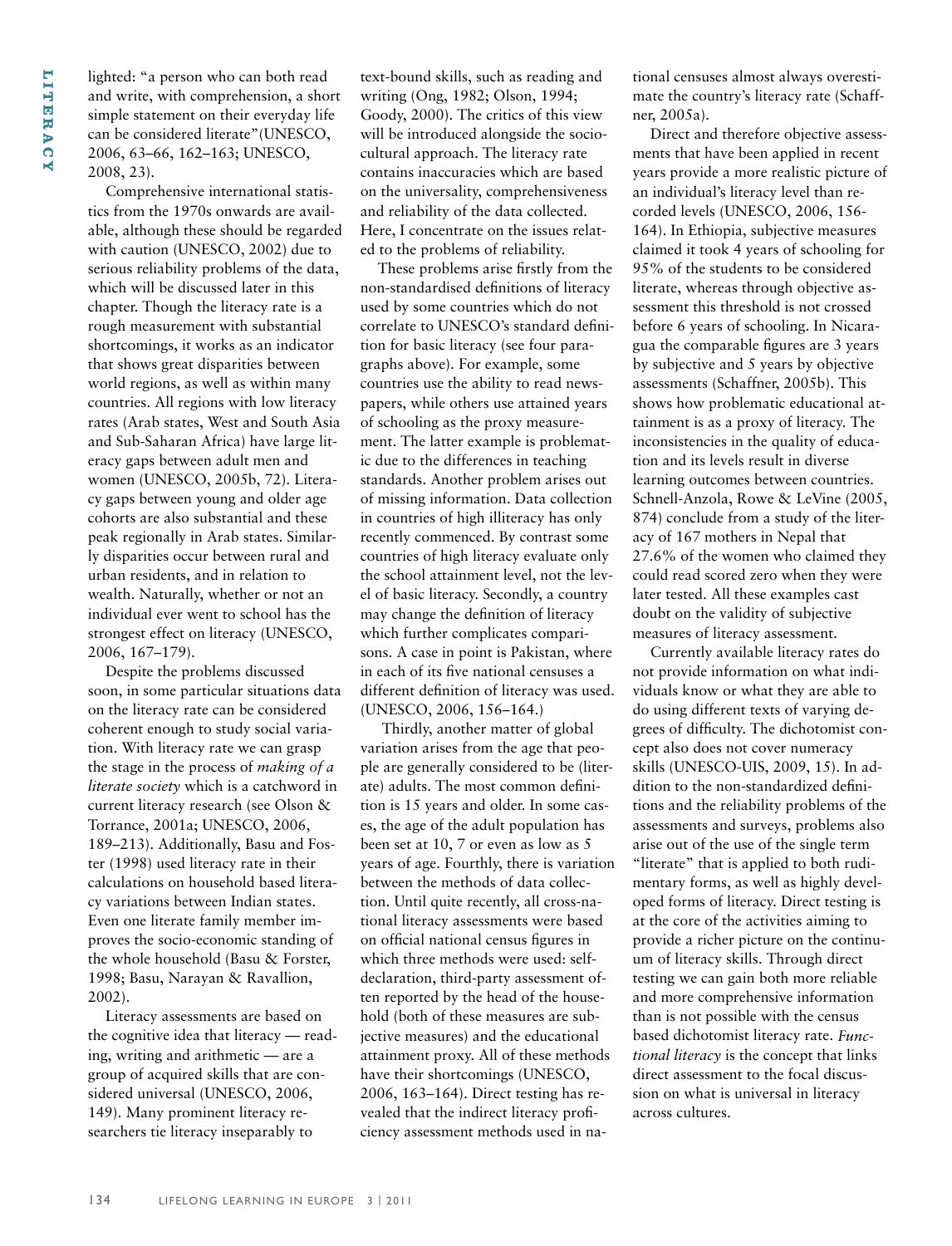# **l i te r a c y**

# FUNCTIONAL LITERACY

*Functional literacy* drew attention to the fact that in different cultures, societies and communities a unique form of literacy is required. Functional literacy was the first critique aimed at the oversimplified nature of the literacy rate. Gray (1956, 19) famously defined functional literacy "A person is functionally literate when he has acquired the knowledge and skills in reading and writing which enable him to engage effectively in all those activities in which literacy is normally assumed in his culture or group." UNESCO (1957, 179) presents a fine illustration on the possible pre-conditions for literacy. A chart of 35 countries shows that literacy is connected closely to urbanization and industrialization.

In the 1960s and 1970s functional literacy was used as a concept that connected literacy either to economic growth or to the development of a nation. Simultaneously, the idea of literacy as a changing force of society was born. The concept has been troubled by the fact that it does not have clear standards. Kenneth Levine (1982) argued that the concept is extremely elastic of meaning (see also Maddox & Esposito on this, forthcoming). The concept of functional literacy has been attached to mutually contradictive objectives or needs. On the one hand, it has been connected to the economy and productivity, and on the other, it has been used to highlight the need of furthering participation and consciousness (See Gray, 1956; UNESCO, 1973; Verhoeven, 1994; Raassina, 1990, 19- 57). Despite the contradictions there exists a commonly used definition of functional literacy. At the 1978 general conference UNESCO defined it in the following manner:

*A person is functionally literate who can engage in all those activities in which literacy is required for effective function of his or her group and community and also for enabling him or her to continue to use reading, writing and calculation for his or her own and the community's development* (UNESCO, 2006, 154).

The latest UNESCO (2005a, 21) definition of literacy has similarity with the definition of functional literacy.

*Literacy is the ability to identify, understand, interpret, create, communicate and compute, using printed and written materials associated with varying contexts. Literacy involves a continuum of learning in enabling individuals to achieve his or her goals, develop his or her knowledge and potential and participate fully in community and wider society.*

The idea of functionality can be found as one motivation for measuring literacy proficiency. Various international assessments of literacy provide the concrete applications of functional literacy. The International Association for the Evaluation of Educational Achievement (IEA) has examined the literacy proficiency levels of students since the 1960s. In a comparative study of 15 industrial and developing countries, Thorndike (1973) found vast differences in text comprehension between the two groups of countries. This approach initiated by the IEA, is followed by the international evaluation programme of 15 year olds in the PISA (Programme for International Student Assessment) implemented by the OECD from 2000. The latest assessment consists of a test of reading skills with examinations in mathematics and science skills. The students were tested in 70 countries that account 90 % of the world's economy. The students in China, Korea, Finland and Singapore did particularly well in the latest evaluation (OECD, 2010).

During 1994–1998 a survey of 20 OECD countries (where citizens are totally or highly literate in terms of the literacy rate) was carried out. In this International Adult Literacy Survey (IALS), literacy was defined as *an ability to manage printed information in daily activities, at home, at work and in the community to achieve one's goals and to develop one's knowledge and potential*. Proficiency tests mapped out abilities in the three following areas; prose literacy, document literacy, and quantitative literacy, including the ability to handle simple arithmetic tasks in the context of text comprehension.

The survey saw literacy as a continuum of five ability levels. Level 1 indicates very low literacy skills, where the individual may, for example, have difficulty identifying the correct amount of medicine to give to a child from the information found on the package. Level 2 respondents can only handle simple material. Level 3 is considered as the minimum desirable threshold for living in a modern urban society. Levels 4-5 show increasingly higher literacy and information handling skills (OECD & Statistics Canada, 2000; Linnakylä, Malin, Blomqvist & Sulkanen, 2000).

A notable proportion of the adult population in the Western world has a modest level of literacy. Over one in five adults on average stayed at the level 1. According to IALS results in some Eastern European countries almost 70 %, and in Chile over 80 % of adults, remain at the lowest levels of 1-2 on the 5-point scale, while in the US, the UK and Canada over 40 % receives similar low results. The Nordic countries attained the best literacy proficiency. In Sweden less than one out of four read at the low levels of 1–2/5 (OECD & Statistics Canada, 2000, 16–18).

It is important to consider literacy proficiency alongside the problematic measure of the world's adult literacy rate (83.6%). We can draw a rough illustrative estimation using the IALS results as a point of reference for the Global South. It is most likely that over half of the world's adult population are at level 1 or below. It can be also estimated that roughly only one tenth of the world's adult population read well on the scales of 3-5.

Statistics Canada & OECD (2005) continues the comparison of developed countries in its ALL-survey (Adult Literacy and Life Skills). This includes comprehensive data of the relationship between literacy and health, family background and labour markets in eight sample countries. Murrey, Clemont & Binkley (2005) have compiled a book on the methods, teamwork as well as information and communication technology literacy of the ALL survey. The successor of the ALL-survey, PIAAC (*Programme for the International Assessment of Adult Competen-*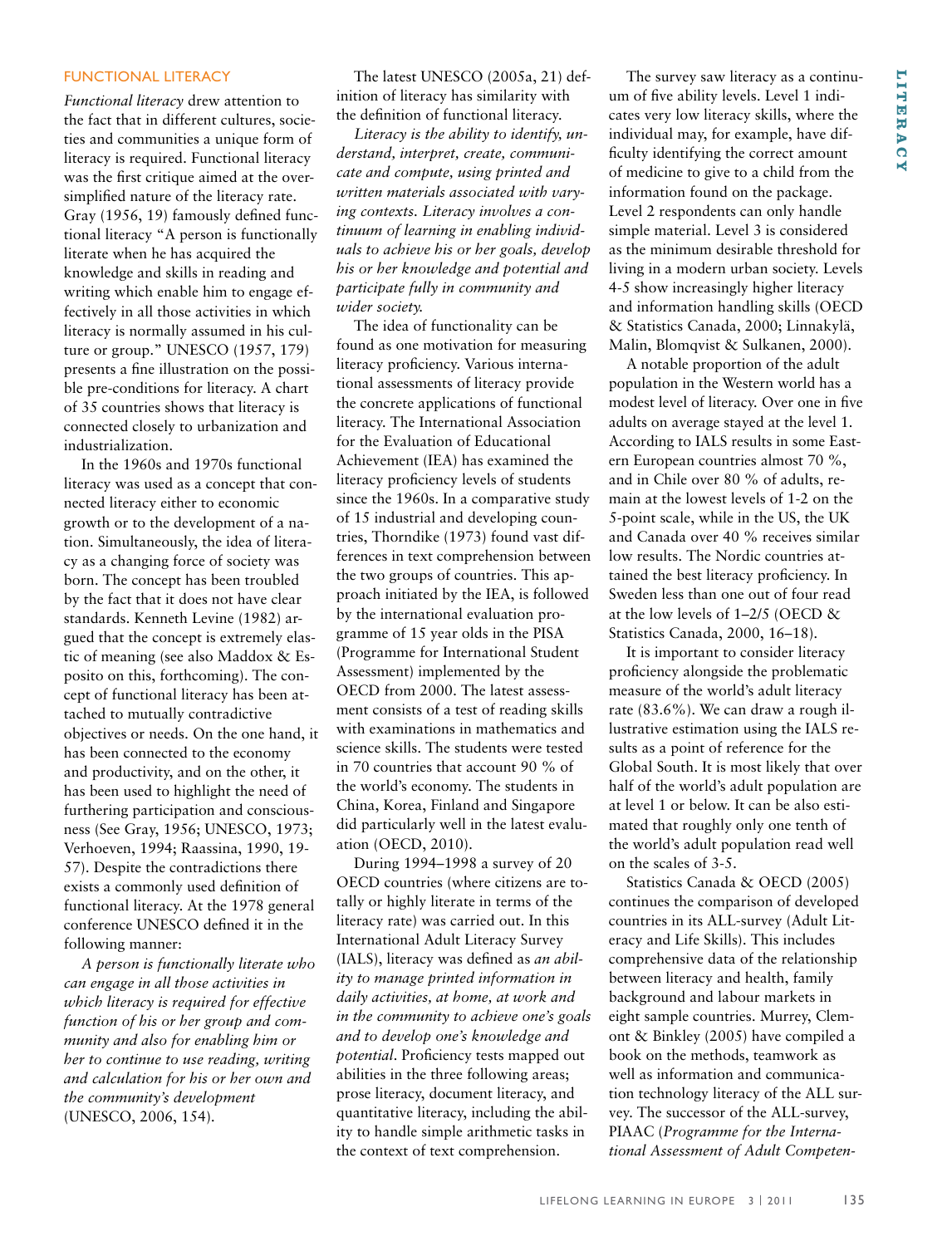### **Table 1. Areas assessed in adult literacy surveys**

*(first three columns from OECD 2011, 5)*

| <b>OECD &amp; Statistics Canada</b> | <b>UNESCO</b>               |                                                          |                             |
|-------------------------------------|-----------------------------|----------------------------------------------------------|-----------------------------|
| <b>IALS 1994-1998</b>               | <b>ALL</b><br>2002-2006     | <b>PIAAC</b><br><b>2011</b>                              | <b>LAMP</b><br>(pilot) 2011 |
| <b>Prose literacy</b>               | Prose literacy              | <b>Reading literacy</b>                                  | Prose literacy              |
| Document literacy                   | <b>Document</b><br>literacy | <b>Reading literacy</b>                                  | Document<br>literacy        |
| Quantitative literacy               | <b>Numeracy</b>             | <b>Numeracy</b>                                          | <b>Numeracy</b>             |
|                                     | Problem solving             | Problem<br>solving in<br>technology-rich<br>environments |                             |

*cies*) by the OECD is the most comprehensive survey on adult skills ever undertaken. It covers 26 industrial countries. Africa is not represented and Chile is the only country in the sample from South America. The major surveys on adult literacy are presented in the table below according to the years of data collection.

Due to the lack of standardized indepth information on the literacy rates and the limited country coverage of IALS- and ALL-surveys, there is a need for the global evaluation of literacy proficiency. UNESCO's *Literacy Assessment and Monitoring Programme* (LAMP) aims to evaluate world literacy by a similar method to IALS and ALL, with the exception of not evaluating problem solving (see table 1 above). LAMP is the most significant effort in cross-national measurement of literacy and numeracy due to its global reach. While IALS and ALL were conducted mainly in industrialized countries and European languages written in the Roman alphabet, the pilot phase of LAMP focuses on developing countries (El Salvador, Mongolia, Morocco, Niger and Palestinian Autonomous Territories) with a wider array of language families (5 vs. IALS/ALL had 2) and scripts (3 vs. IALS/ALL had 1) (UNESCO-UIS, 2009, 22).

Researchers of the socio-cultural framework have criticised IALS for being based on the assumption of a homogenous supranational culture. According to these researchers, the test elements are always better known to inhabitants of some countries than to others, and this distorts the results (Hamilton & Barton, 2000). Nevertheless, it is worth considering how the questions of modern society could be applied to members of a culture that relies on a subsistence economy.

One of two main axes of literacy observes whether literacy is defined as a text-bound or a communicative phenomenon (see chart 1). LAMP as a text-bound framework shows receptivity to the critique presented by the socio-cultural literacy scholars by addressing the following aspects:

• *Orality, oral cultures and oral languages and their relationship to literacy*

• *The relationship between literacy and literacies*

• *The relationship between the skills of individuals and social practices linked to written materials*

• *The value of literacy and education in general and different visions of the social world.*

(UNESCO-UIS, 2009, 19–21).

LAMP admits that "oral cultures have cultural traditions as rich as any other", and "there is no way to test literacy skills in a language that is not written". In contrast to this, LAMP worries about the situations where the orality of a culture is connected to marginalisation of the community. LAMP is conscious that "literacies" in the

context of information society refers to "specific sets of skills". LAMP can not involve this plurality into its scope. The measurement of individual skills by LAMP provides rich and systematic information, but does not preclude the contribution from the alternative views. E.g. the argument on the proximate literacy, discussed briefly earlier in this article, completes the individualistic design. LAMP endorses a view of literacy that goes beyond the economic benefits of literacy. It stresses the fact that education is a fundamental human right (UNESCO-UIS, 2009, 19–21).

A Harvard University research project interviewed over 160 women both in Nepal and Venezuela. The project carried out the direct assessment of literacy and language skills and was able to identify the mechanism of how *female* literacy enables positive social change in people's lives. (See also Rene Raya's, Maria Luz Anigan's and Cecilia Soriano's contribution in this issue of LLinE.) New knowledge, models and aspirations gained in school shape reproductive, child-rearing and health patterns in multiple ways. Literacy is advantageous as it is a general set of skills, an *academic register*, that helps women in their contact with the modern services and administration (LeVine & al., 2001; 2004; Schnell-Anzola & al., 2005).

Hannum and Buchmann (2005) demonstrate how the educational level of mothers very closely connects to health and demographic outcomes such as children's immunization rates, child mortality and fertility in the eleven poor countries studied. Additionally, Schnell- Anzola & al. (2005) state that the effect of childhood schooling retains on the scores on an academic literacy test many years. The next chapter elaborates on this perspective as the focus in the Freirean approach is in this transformative potential of literacy.

#### The Freirean framework

This approach is named after the Brazilian educator, Paulo Freire. His classic manifesto *Pedagogy of the Oppressed* (1972) highlights the meaning of collective learning in creating social justice. The book was first published in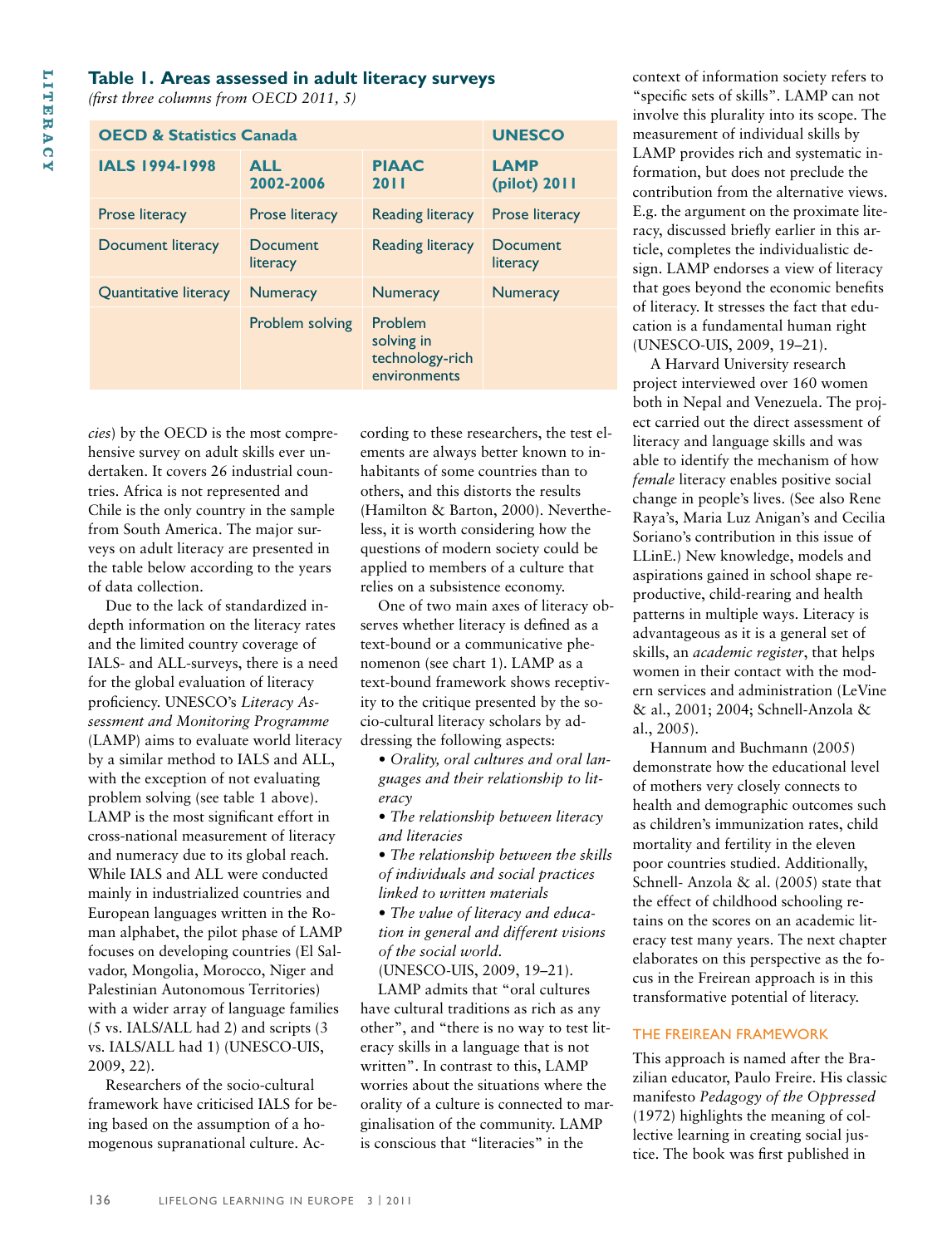Portuguese in 1968, and was translated and published in English in 1970. In Freirean pedagogy the poorest part of the population learn literacy skills when they work on the concepts of their everyday lives in dialogue with a teacher (Freire, 1987; 2001). The significance of literacy arises from the fact that existence is realised through new interpretations of language: "Reading the word is reading the world" says the classic Freirean proverb from the book name (Freire & Makado, 1987). Freire was of the opinion that societal development was only possible when the masses become conscious and powerful enough.

REFLECT is a powerful world-wide programme that works within the Freirean framework, with the practical visualisation methodologies developed within Participatory Rural Appraisal. REFLECT was developed to help many traditional literacy programmes, which were based around the use of a literacy primer. "Each literacy Circle develops its own learning materials through constructing different types of maps, calendars, matrices and diagrams to systematise the existing knowledge of participants and analyse local issues" (p. 5). The review of 16 REFLECT evaluations gives a general picture of the method that has been used in unexpectedly diverse contexts (Duffy, Fransman & Pearce, 2009). The programme has created a handbook *Communication and Power* (Archer & Newman with the REFLECT practitioners world-wide 2003) which helps various groups to form their own practice.

Auerbach (2005) criticises Freire's point of view for simply assuming literacy as a transformative vehicle. Her concept *pedagogy of not-literacy* means, that what matters is how literacy education is embedded in political struggles either on a local or global level. The grassroots movements that concentrate on practical problems can, as a side effect, produce literacy. What Freire, REFLECT and Auerbach have in common is their idea of highlighting an individual's activity within a group and learning literacy in connection to everyday experiences. Another example of this view is an action-oriented *El Sis-* *tema*. This Venezuelan social programme integrates excluded children by introducing them to music. The poor, often illiterate children are given a musical instrument and a seat in the orchestra. Later on they can even be a part of the symphony orchestra. This empowerment of the children can be assumed to lead to a desire to acquire literacy skills that are essential in a modernizing society.

Freire's ideas receive support from the UNESCO report (2006, 139) amongst others, which introduces several examples of how the educational level, and through that the rise of literacy levels, have a positive effect on political involvement. People who are more highly educated tend to vote more often and they generally have more liberal attitudes. They support democracy. Also see Hannum & Buchman (2005, 345–347) on the link between education and political change. Additionally, the political involvement of Nepalese women is intrinsically tied to how actively they take part in the adult literacy programme (Burchfield, Hua, Baral & Rocha, 2002).

Literacy can be seen as either a tool of control or liberation. The Freirean perspective sees it as a tool of liberation. In contrast to this, Lévi-Strauss (1973, 392, orig. 1955) reminds us of the other side of the coin:

*The only phenomenon with which writing has always been concomitant is the creation of cities and empires, that is the integration of large numbers of individuals into a political system, and their grading into castes and classes (…) it seems to have favoured the exploitation of human beings rather than their enlightenment.*

Still, in the various contexts of the modernizing world, the Freirean view is more relevant than the long-term historically valid control view by Lévi-Strauss. Next, the socio-cultural literacy research offers detailed accounts on literacy in context, which helps to avoid too wide generalizations.

#### The socio-cultural framwork

The pioneer of the socio-cultural approach, Hoggart (1957), was significantly ahead of his time when he ap-

proached literacy as a part of everyday life and examined its usages in popular culture. Particularly, researchers from the 1980s onwards (Scribner&Cole, 1981; Street, 1984; Gee, 1990; Collins, 1995 to name but a few) have shown that literacy is a far more multifaceted phenomenon than previously thought. This is why nowadays it is also discussed in its plural form, literacies. Graff (1979) emphasized the need for literacy to be examined in specific historical and social contexts. With his concept *the literacy myth,* he referred to the fact that literacy has been turned into an omnipotent and over-simplified cause of social change.

Before the turn in thinking during the 1980s literacy was largely connected to a binary way of thinking. Binary opposites included literate/illiterate, educated/uneducated, as well as modern/ traditional. In addition to these, civilised and barbaric, and written and oral cultures were connected to discussions of literacy (Collins & Blot, 2003, 3-10). Street (1984, 19–125; 2001, 7– 10) challenged this binary way of thinking by creating a typology that later became classic. In this theory he criticised the type of literacy concept that does not pay attention to the social context, or oversimplifies the role of literacy in relation to oral culture. He has called this approach the *autonomous* model which criticises certain previous studies (for example, Goody, 1968; Ong, 1982). The binary opposite to the autonomous concept is the *ideological* model which takes into account the context and power-structure, as well as its own position in defining literacy.

Along the lines of Street's (1984) critical typology, which forms the core of the socio-cultural approach, the so called *New Literacy Studies* (Gee, 1990; Street, 1993; Collins, 1995) was established. It focuses on what literacy is used for, and it emphasizes the situational and context-bound nature of literacy research (Street, 2001, 10–11; UNESCO, 2006, 151). Ethnographic methods are central in socio-cultural literacy research. For example, Barton & Hamilton's (1998) study based in Lancaster deals with how people use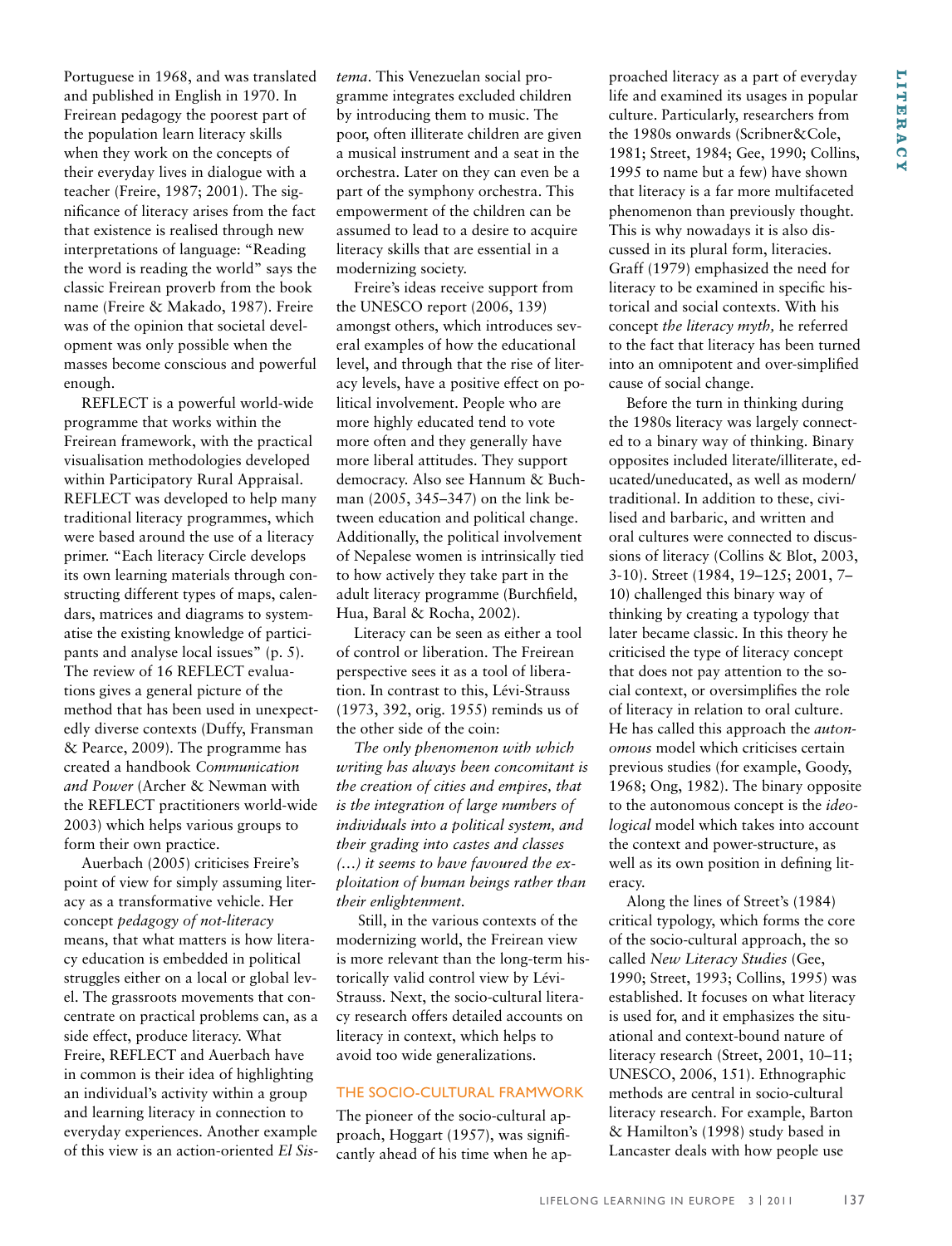their literacy skills in organising their daily lives, as well as in operating in their local community. Hare (2005) analyses which of the practices of the native Canadians can be regarded as "literacy". Recent studies located in the Global South have documented the multiplicity of literacies, as well as the variation of the cultural contexts which have not previously received enough attention (see Street, 2001; Olson & Torrance, 2001a; Robinson-Pant, 2004). This framework works at its best in mapping the colourfulness of literacy practices. Beyond this, originally a socio-cultural scholar himself, Maddox (2009, 188) criticises Street, considering the socio-cultural framework too general to work well in understanding how literacy impacts on development and change.

An early work of the socio-cultural framework, Scriber & Cole (1981) studied literacy of the Vai people, a small West African group who have developed their own syllabic script in the early 1800s. The group's complex lingual and scriptural settings include Vai and Arabic as non-schooled literacies and English as schooled literacy. Each of these languages had a distinctive 'literacy mode' connected to particular *practices* and particular profile of skills. Scriber & Cole introduced word *practice* which is elementary for this framework and current understanding of literacy. Additionally, they concluded that rather than the familiarity with literacy, the particular style of schooled talk was crucial for cognitive skills of Vai people studied (Olson & Torrance 2001b, 7).

Street (1984) became aware of the limits of the binary literacy concept when carrying out anthropological fieldwork in Iran at the beginning of the 1970s. The prevailing form of literacy was Maktab-literacy, based on learning verses of the Koran by heart in Koranic schools. By the international literacy definition, these Iranian students reciting the Koran would have been classed as illiterate, despite their noteworthy grasp of literary text.

In its definition of literacy *The New Literacy Studies* approach highlights the meaning of communication. In this approach, the text is only one form of communication. Literacy research as a whole, therefore, contains two differing interpretations as to whether text-based communication adds anything significant to reality construction. The question of how writing differs from other forms of storing cultural knowledge and communication methods can be posed (Collins & Blot, 2003, 160– 167.) How can other forms of symbolic representation such as pictographic writing, smoke signals or ritual dance be compared to written text (Barton, 1994, 112–115; Hare, 2005)? According to Street (1995, 150–159), it is language and concepts that construct reality, not the matter if the words are written or spoken. According to this interpretation, pictures, rituals and stories constitute reality in contrast to the beliefs of Ong (1982), Olson (1994) and Goody (2000).

Literacy as a textual skill does not cover all that is integral to communication. However, colourful oral communication skills alone do not achieve the benefits of the communication of the written word, such as effective data transfer, data storage and possibilities of analysis. Due to these benefits of data management, reading and writing aid abstract thinking. Writing offers the opportunity to introduce thought patterns to various audiences, as well as to oneself (Barton, 1994, 43–45). For a modernizing society, writing plays a significant role as an organisational tool (Ong, 1982; Goody, 2000; Olson & Torrance, 2001b). The role of writing in knowledge societies (see UNESCO, 2005b) will be discussed in the next chapter.

Literacy is a meta-ability learned via language use, and the realisation of this meta-ability has socio-political significance (Gee, 1990, 149-154). Heath (1983) also came to this conclusion in her comparative study on socialization into literacy and language use in three different South-Western communities in the USA. The communities consisted of one white, and one black working class community, and a mixed black and white middle class community. Heath noted racism's connection to literacy. She found that for official institutional

practices, languages of the community or linguistic practices of the home were not ascribed as much value, and that black cultural linguistic difficulties were defined on harsher terms than those of white people. Ethnographic research proved that literacy is not neutral, and that power structures are produced and renewed through language. The multiculturalism of the USA makes literacy an important means of building cross-cultural unity, though this may simultaneously squeeze cultural diversity (Hirsch, Kett & Trefil, 1987). Heath's study is a useful reference for any research on multiculturalism.

The great challenge to education and literacy is formed by the multiplicity of world languages. There are over 6000 languages in the world in less than 200 countries. So, multilingual countries are the rule, monolingual the exception. For example, in Asia there are 2000 languages. Out of these, only 45 are official languages in 30 Asian countries leaving the others mentioned with unofficial status. For example China has pursued a single language policy based on Mandarin Chinese in direct contrast to India which has 19 official languages. These language policies - as possibilities to multilingual education concretise people's cultural rights. In addition to community language, a language for the participation in the wider society is often required. This usually means learning an official language. Cultural rights related to small languages – be they oral or written – are both highly important and highly political (UNESCO, 2007 2–4; 2006, 202– 205; UNESCO-UIS 2009, 19 see also Barton, 1994, 69–74). The majority of the world's over 6000 languages are spoken but do not have a written form. UNESCO (2008, 19) states: "It is true that not all languages are written but there are well-known techniques to develop writing systems, so every language can serve as a means of literacy." Collins and Blot (2003, 99–167) analyse literacy in the context of colonialism and the cultural repression faced by the indigenous people of North America. In today's multicultural world, literacy is constantly connected to a political struggle for the right to a certain culture and identity.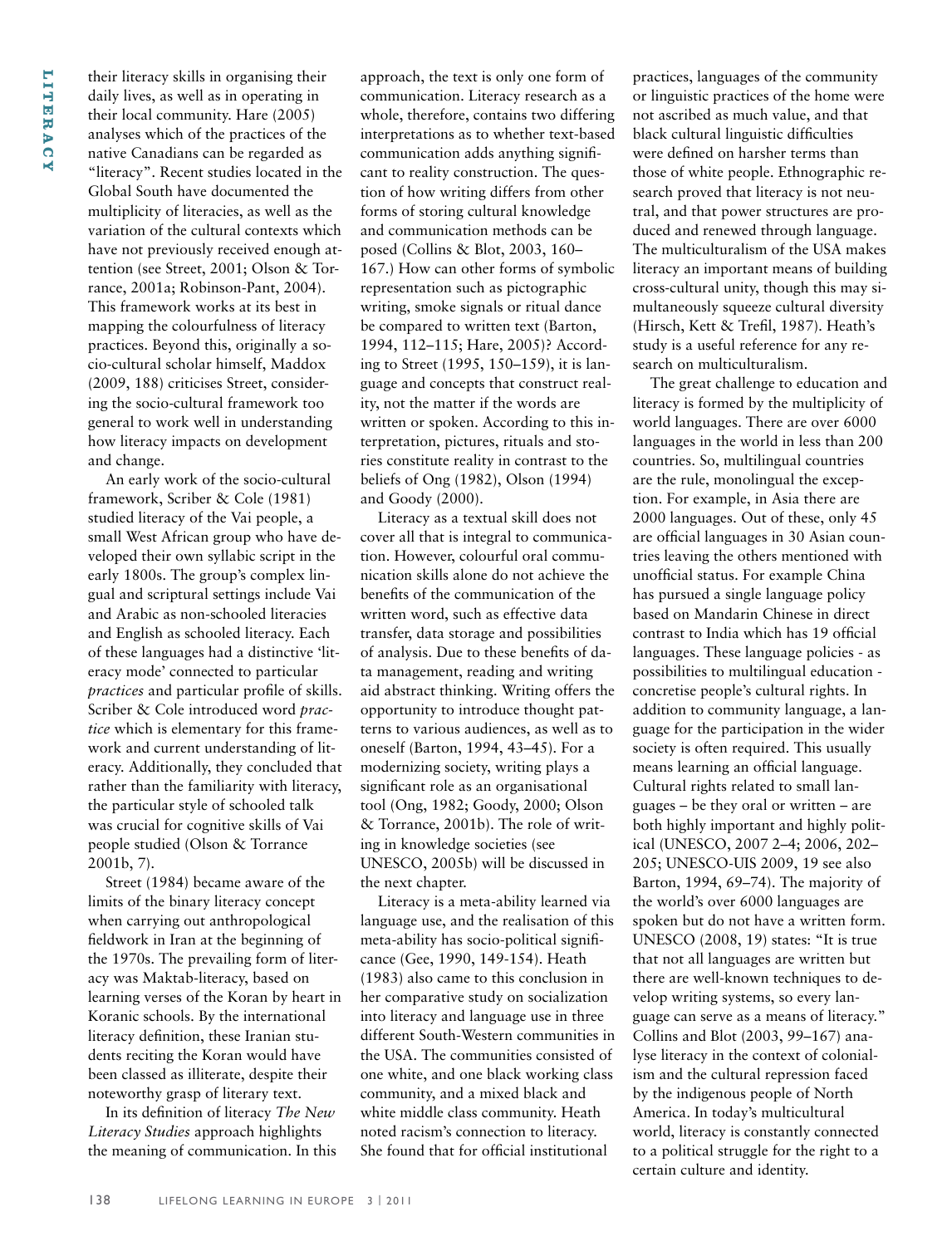Education, for the most part, is provided in the official languages leaving members of minority language groups without education in their mother tongues. In Sub-Saharan Africa where the situation is the worst, only 13% of populations are taught in their mother tongue. By contrast, in Asia two out of three children can learn in their mother tongue (UNDP, 2004, 34). Half of the world's drop-outs are youngsters who cannot obtain education in their mother tongue (World Bank, 2005, 1). The destinies of many individuals or groups are decided in national language and education politics. Provision of education in the mother tongue is essential as it increases the effects of learning. The central issue is how to integrate multilingualism into formal education and adult learning programmes (UNESCO, 2006, 204; 2007, 6–16). Aikman (e.g. 2001) has written extensively on the meeting points of culture, education and literacy across the Global South.

Bommaert's (2008, 7) *grassroots literacy* brings a new dimension to the conceptualization of literacy in the globalizing world. He defines: "Grassroots literacy is a label I use for a wide variety of 'non-elite' form of writing (…)." Grassroots literacy can be identified by:

• Hetero-graphy, which means people deploying graphic symbols in the ways that defy orthographic norms.

• Vernacular language varieties being used in writing.

• People writing in distant genres, to which they have been only marginally exposed and whose full realisation they often lack required resources.

• People being partially inserted in knowledge economies. They may rely on spoken knowledge sources rather than using literate corpuses.

• Texts being often only locally meaningful and valuable.

Blommaert (2010, 197) outlines the positive programme on *grassroots literacy* with the concept of "vernacular globalization" that recognizes "the myriad ways in which global processes enter to local conditions and circumstances and become a local reality". Language shifts from a static, totalized and immobile system to a dynamic,

fragmented and mobile one.

The socio-cultural approach to literacy has taken a critical stance towards power. The ethnographical approach however, tends to over-emphasize locality and disregard external forces, such as colonialism or globalization (UNESCO, 2006, 151). Brand & Clinton (2002, 351–352) show that many studies (e.g. Heath, 1983; Street, 1984) on "local literacies" conceptualize human action and things involved in the studies through "localizing moves". This means that the "globalizing connections" are in danger not to be noticed. They cite Vincent's (2000) notion on the effect of the growth of steamships and railroads alongside the simultaneous creation of a Universal Postal Union for the transcontinental letter sending. The number of letters and postcards sent through the system reached 25 billion in 1922, which was mostly an international practise. "Obviously the computer and internet are globalizing instruments par excellence but so are any other things associated with unified communication systems." The next chapter debates the links between current communication technology and literacy.

#### Literacies of information

This chapter introduces two interconnecting issues. The first concerns a conceptual shift towards a multidimensional understanding on literacy, as the meaning of literacy is reshaped in the context of the information society. Secondly I discuss the most important "new literacies" which are information literacy, digital literacy and media literacy (see also e.g. John Potter's contribution in this issue of LLinE). Bawden (2008, 17) calls these "literacies of information", which is the best name for the whole framework. Lankshear & Knobel (2006, 24) argue these literacies are "new" because "they consist of a different kind of 'staff' from conventional literacies (…)". Here is a conceptual breaking point.

The extended conceptualization of the multidimensional understanding identifies literacy as a metaphor for "competence" or "proficiency" (see Lankshear & Knobel, 2006, 20). In

this view literacy refers to "understanding of an area of knowledge" (Barton, 1994, 13). In this new broad understanding literacy has become a widely used concept in the information society. In addition to cognitive competences nowadays one can have "emotional literacy" or "moral literacy" (Collins & Blots, 2003, 1–3). With foresight, Linnakylä (1991) questioned why everything has to be discussed under the general heading of literacy instead of talking about the issues with their own names.

A conceptual extension is offered by Lankshear and Knobel (2006, 64), who define "'literacies' as socially recognized ways of generating, communicating and negotiating meaningful content through the medium of encoded texts within contexts of participation in Discourses (…)". The primary focus lays on communication whilst text is an encoded element behind communication. It is unclear how much their "literacy" really relies on text. However, currently communication and texts are increasingly multimodal (Kress, 2003). Lankshear and Knobel (2006, 69) wrote: "Someone who 'freezes' language as a digitally encoded passage of speech and uploads it to the internet as a podcast is engaging in literacy. So, equally, is someone who photoshops an image – whether or not it includes a written text component." Lankshear and Knobel (2006, 105–136) want to extend the borders of writing by citing the ideas of Lawrence Lessing on "the digital remix as writing" who considers *writing with text* as just one way to write. The more interesting ways are increasingly to use images and sound and video to express ideas. As discussed earlier, many forms of symbolic representation constantly challenge the definition of writing.

Also UNESCO's (2004, 7) "plurality of literacy" definition broadens from individualistic to various societal perspectives but does not account of the metaphoric understanding of literacy which UNESCO openly admits. UNESCO's emphasis on social literacy links to another catchphrase of the framework. The concept of *multiliteracies* refers to two arguments: increasing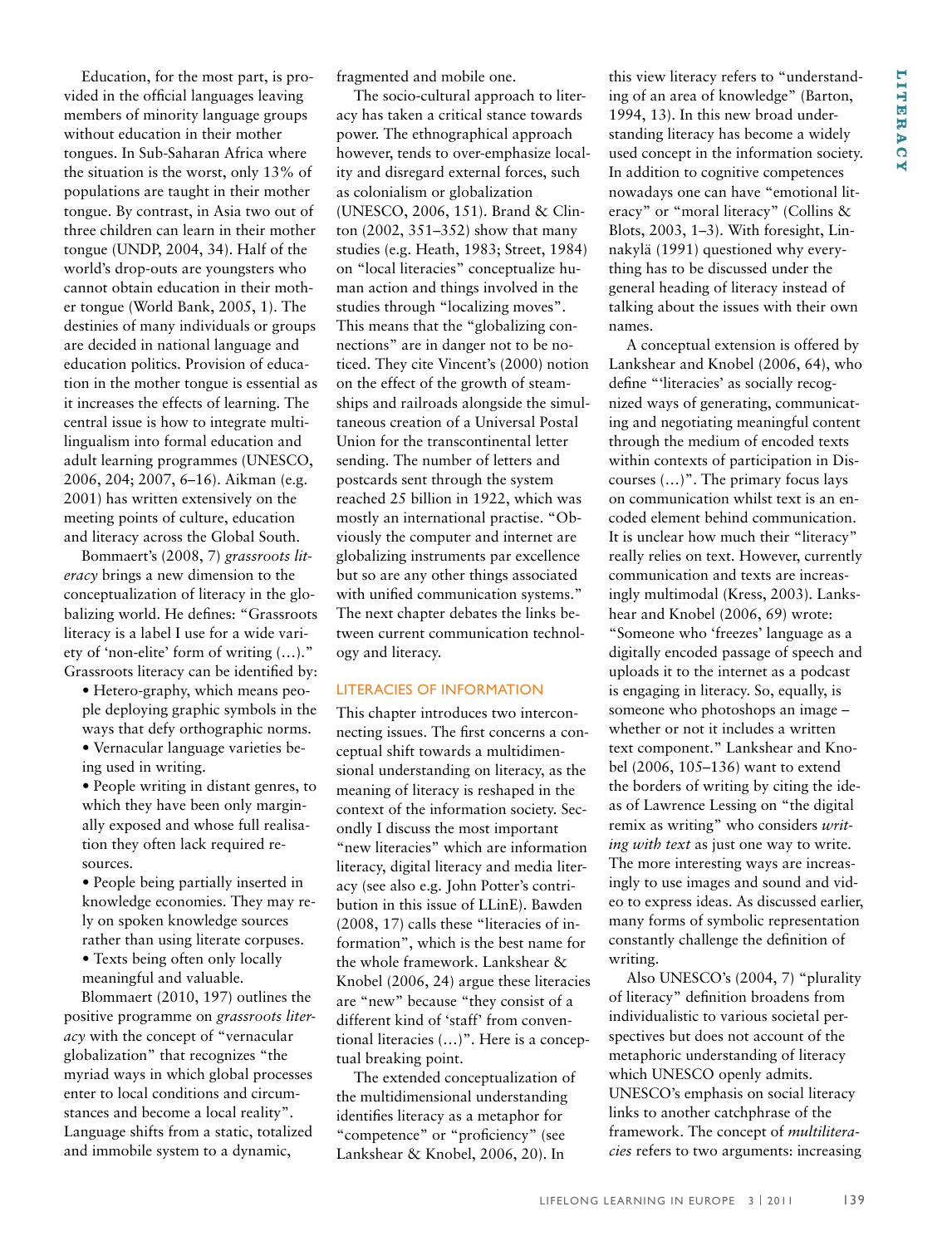salience of cultural and linguistic diversity and the multiplicity of communications channels and media (Cope & Kalantzis, 2000, 5). Both of these processes are true in the current era, but packing these under the term "literacies" is conceptually confusing. This article keeps these aspects separate. We have already discussed cultural diversity in the previous chapter. Let's see now what new communications channels and media, "literacies of information", have to offer to "old literacy".

The pioneer of media literacy, Marshall McLuhan (1964) contemplated the effects of new ways of experiencing reality and communication. Media literacy is the central viewpoint of the now popular subject of media education. Media literacy is a perspective with which we interpret the media messages we face (Potter, 2001, 4). Literacy in the digital age is connected to the multiplicity of information channels and their simultaneousness. Media literacy along other "literacies of information" faces a shift to blogs, podcasting and vodcasting, of all which Lankshear and Knobel (2006, 137–178) provide colourful examples.

In an information- intensive society, we are witnessing a transition from the verbally transmitted story to the visually conveyed message. The screen is replacing the book as one of the central communication tools (Kress, 2003, 1– 6; 172–175). A central part of media literacy is the ability to form a visual literacy which is "the ability to understand the cultural meanings of visual signs". Being able to read images is an important element of visual literacy (Seppänen, 2002, 19, 148–150). Images have been an important teaching method prior to the spread of literacy, an example of which is the icons and paintings in churches.

Currently people face an ever increasing amount of information and require more information processing tools. Digital literacy, internet literacy and computer literacy each draw a distinct map of literacy with which to navigate the information society. With the concept of information literacy, Bawden (2001) refers to a broader framework than solely specific skill-

# **S** *Writing with*<br>*way to write.*<br>based abilities such as computer lites<br>cy. Bruce (2003) introduces seven fa *text is just one way to write.*

based abilities such as computer literacy. Bruce (2003) introduces seven faces of information literacy. These windows range from using information technology and constructing knowledge even to approaching elements of wisdom. Gilster (1997, 1) on the other hand, ties the concept of digital literacy to knowledge acquired via the computer and Internet.

In the Global South, these "literacies of information" are to be promoted simultaneously alongside the "old" form of literacy as both are equally needed. How could the typical low literacy proficiency level in the South and electronic communication be combined in a productive way? What is, for example, the significance of radio, TV, mobile phones, newspapers or the internet in different countries? As audio-visual media takes over globally, abilities to utilize modern media differ greatly between the South and North. Do oral culture, rudimentary literacy, and the lack of media literacy put people at risk of a one-sided dependency on such media messages and governance that pursue goals other than those of the community? And how do new text-based communication modes such as SMS and e-mails motivate people of the South to learn literacy skills (see UNESCO, 2006, 178)?

#### Maps of literacy research

This article has discussed five concepts related to literacy research. Charts 2 & 3 below portray these frameworks from two dimensions. The size of the boxes in chart 2 bear no relation to the significance of the frameworks, however, the position the concept is located in is important. The horizontal axis refers to either to text management or communication. The vertical axis displays the degree to which cultural differences are emphasized.

The literacy rate assumes literacy as a skill of text management and numeracy that could be defined in the same manner everywhere. Similarly, literacy

proficiency, which is the core of functional literacy, is based on culture-neutral skills of text management. Actually, the diversified framework of functional literacy balances between universality and contextuality. Instead, the Freirean and socio-cultural approaches call complete attention to contextuality. The socio-cultural framework more often defines literacy as communication practices (charts 2 & 3). The Freirean approach emphasizes critical agency within the community, using literacy as a medium in the social struggle (see chart 2 & 3). Currently this framework is enhanced by vital programmes such as REFLECT. Since the publication of the iconic "Pedagogy of Oppressed" by Freire this framework has been a distinctive and influential approach in literacy research (see chart 4). The Freirean framework has worked well in diverse contexts. Can the Freirean approach also be applied to learning "literacies of information" as well as learning reading and writing?

"Literacies of information" also often refer to communication skills and practices rather than to text management (see chart 2 & 3). New communication devices and practices replace text but simultaneously also create a demand for text skills. The "literacies of information" framework emerged on the coattails of the socio-cultural approach (see chart 4). That is why it is surprising how "literacies of information" are posed as a normative social reality for all, with little discussion on social or cultural diversities. Socio-cultural research has exposed "autonomous" claims between "old" literacy and development but can the same critical position be applied to "new literacies". At the current unchallenged stage, this "literacies of information" framework is characterised as a universal communication based literacy concept.

Chart 4 is based on a perusal of the frequently cited texts in literacy research. It provides a general picture of the field. Chart 4 shows that literacy rates were the only way of analysing literacy until the end of the 1950s. The functional literacy framework first connected literacy to economic and social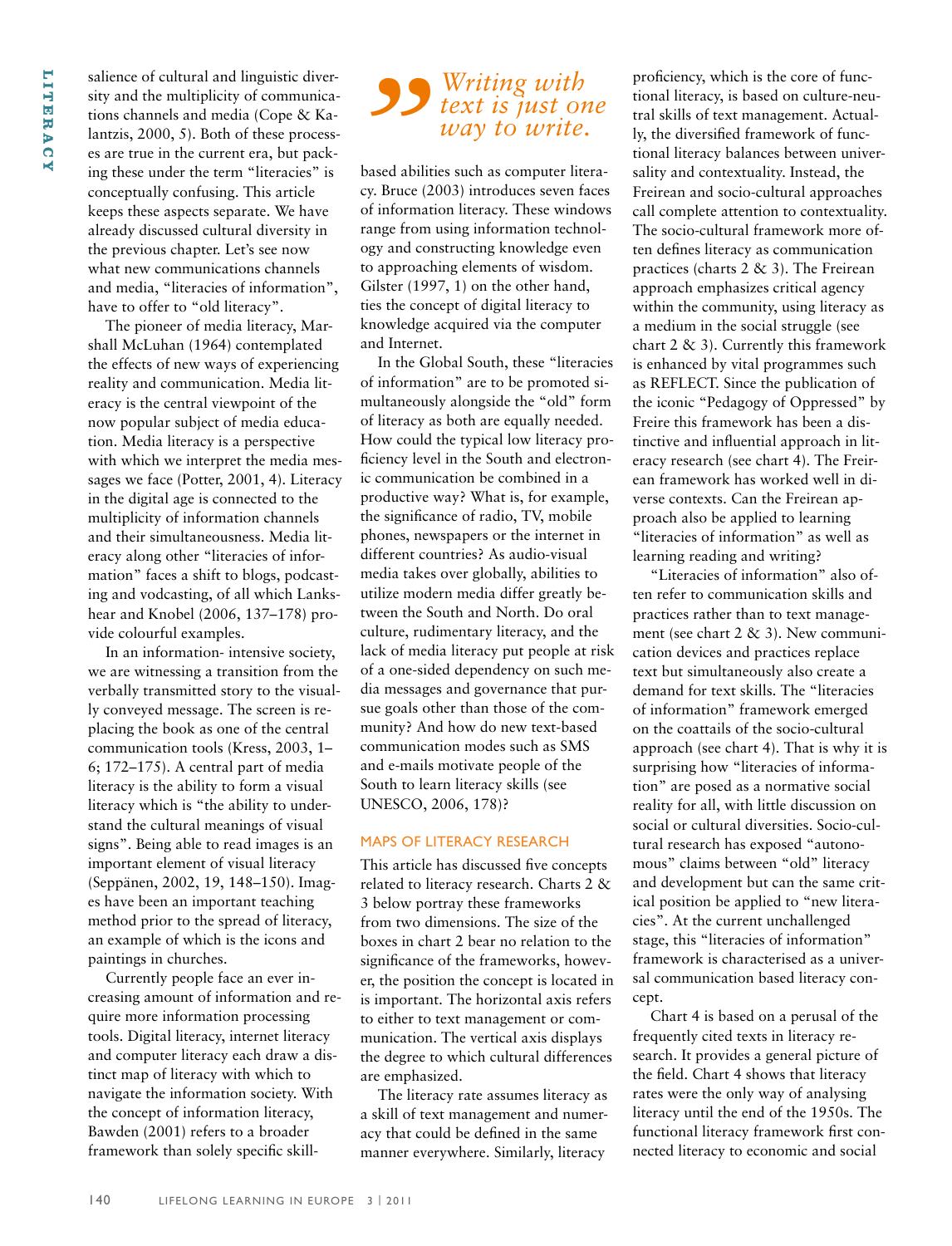development. It also substituted the literacy rate as a way of discussing literacy. The international assessment on literacy proficiency has added more concrete content for functional literacy, especially since 2000 when the IALS survey was published. Functional literacy is also an applicable concept when discussing learning difficulties or the integration of immigrants. International

## **Chart 2. Frameworks of literacy research**



# **Chart 3. Analytical map of literacy research**

|                                                                |  | <b>Universal</b>                                     |  |
|----------------------------------------------------------------|--|------------------------------------------------------|--|
| <b>Reading, writing &amp;</b><br>arithmetic skills             |  | <b>Universal communication</b><br>skills & practices |  |
|                                                                |  | <b>Information</b><br>Communi-<br>literacy<br>cation |  |
| <b>Text</b><br><b>Critical agency in context</b><br>Contextual |  | <b>Communication practices</b><br>in context         |  |
|                                                                |  |                                                      |  |

### **Chart 4. Timing of the frameworks of literacy research**



# **S**<br> **S**<br> **Will we return<br>
to oral culture<br>
in the future?<br>
<b>COMPLAN EXECUTE:**<br> **COMPLAN EXECUTE:**<br> **COMPLAN EXECUTE:**<br> **COMPLAN EXECUTE:**<br> **COMPLAN EXECUTE:**<br> **COMPLAN EXECUTE:**<br> **COMPLAN EXECUTE:**<br> **COMPLAN EXECUTE:**<br> **C** *to oral culture in the future?*

measurement of literacy is still needed, and it is carried out in ever more nuanced and precise ways. Simultaneously, we are increasingly more conscious of the lingual and cultural diversity that challenges the validity of the international literacy comparisons.

In the 1980s, socio-cultural literacy research and the application of ethnographic methods to literacy become more common. The context, situation and community in which literacy was being examined became important. Socio-cultural research has also clarified the position of oral and literary culture. This framework has a critical stance towards international literacy measurements and towards "dominant literacies" (Street, 1993) eroding cultural independence of a community. There is still much to do with equalizing possibilities to literacy, as this links to sensitive lingual rights issues with crossing political interests. Furthermore, increasing mobility of symbolic commodities and people across cultures creates hybrid cultural globalization which forms colourful substance for sensitive accounts on literacy. Additionally, can the socio-cultural framework also challenge some of the universalities related to media and IT as arenas of literacy?

The site of literacy learning also matters. Schools and related facilities offer the best possibilities for learning. The world is very unequal in terms of schooling starting from the lingual rights and ending with the material resources. Beyond schools there are informal ways of learning which also vary considerably in extent across the globe. The Freirean REFLECT is a flexible down to earth programme for gaining literacy skills while promoting communal good. Though literacy is an individual set of skills it also works as a communal resource which can be shared within a household.

In the information society, literacy sporadically refers to reading and writing but more often literacy is used as a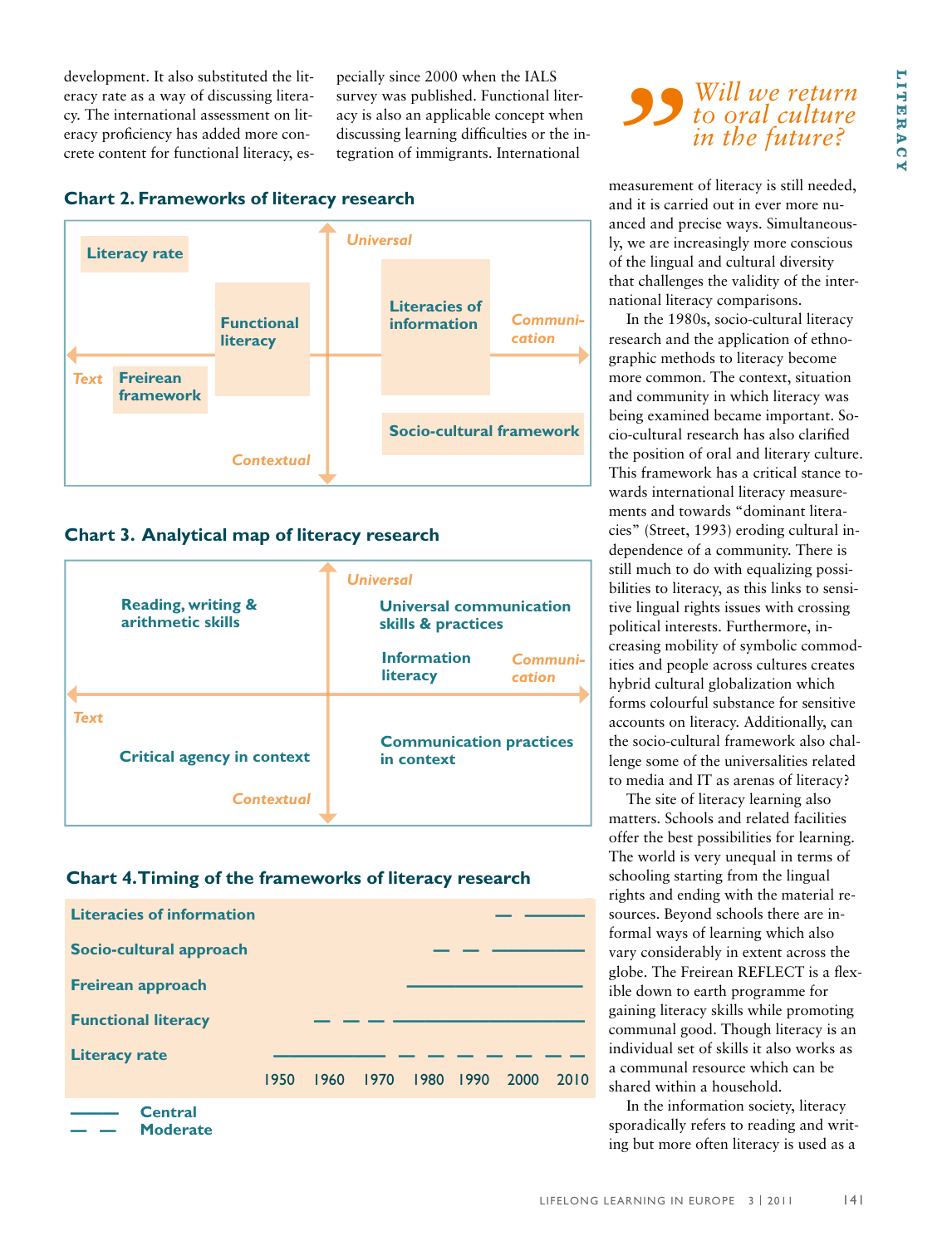synonym for "competence". This is the case for example with media literacy and information literacy. Because the visual image is re-gaining importance as a transmitter of meanings, image reading abilities are also required. Both text and image are increasingly in electrical form, and supplemented by sound and video.

With the help of the charts above, we are able to choose a convenient way of understanding literacy in different contexts. There are many good research questions connected to literacy in the South, such as whether uneducated people can go from oral culture to laptops? Can a part of the population of urban mega-cities in the South operate solely on image and speech based information? When answering these questions, it is important to bear in mind the multiplicity of literacy. On the one hand, the different concepts of literacy help answer these questions. On the other hand, using more than one approach can render the study and its interpretations relative.

Whatever the case, the traditional abilities of reading and writing, as well as "literacies of information" affect which kind of practices are possible, in addition to affecting how citizens can take part in public discussions concerning themselves. From a global point of view, oral culture has a long history. In contrast, the 20<sup>th</sup> century and more intensively a few last decades emphasize the value of written culture and literacy (see chart 4). Will the future see a return to oral culture? I do not mean the old form of local culture, but an oral culture coloured with electric communication of images and videos crossing geographical boundaries. How long will written word maintain its central position? The options are not irrelevant in the frameworks of global governance and global justice.

#### **Refe r ences**

- Aikman, S. (2001). Literacies, Languages and Developments in Peruvian Amazonia. In B. V. Street (Ed.), *Literacy and Development. Ethnographic Perspectives*. London: Routledge, 103–120.
- Archer & Newman with REFLECT Practitioners World-Wide. (2003).

*Communication and Power*. Retrieved September 6, 2011, from www.reflectaction.org/sites/default/files/u5/ Comm%20%20Power%20- %20English.pdf

- Auerbach, E. (2005). Connecting the Local and the Global: A Pedagogy of Not-Literacy. In J. Andersson, M. Kendrick, T. Rogers, & S. Smythe (Eds.). *Portraits of Literacy Across Families, Community and School. Intersections and Tensions*. Mahwah: Lawrence Erlbaum Associates, 363– 379.
- Barton, D (1994). *Literacy. An Introduction to the Ecology of Written Language*. Oxford: Blackwell.
- Barton, D. & Hamilton M. (1998). *Local Literacies. Reading and Writing in One Community*. London: Routledge.
- Basu, K., & Foster, J. E. (1998). On Measuring Literacy. *The Economic Journal, 108*(451), 1733–1749.
- Basu, K., Naryan, A., & Ravallion, M. (2002). Is Literacy Shared within Households? Theory and Evidence from Bangladesh. *Labour Economics, 8*(6), 649–665.
- Bawden, D. (2001). Information and Digital Literacies: A Review of Concepts. *Journal of Documentation, 57*(2), 218-259.
- Bawden, D. (2008). Origins and Concepts of Digital Literacy. In C. Lankshear, & M. Knobel (Eds.), *Digital Literacies. Concepts, Policies and Practices*. New York: Peter Lang.
- Blommaert J. (2008). *Grassroots Literacy. Writing, Identity and Voice in Central Africa.* London: Routledge.
- Blommaert J. (2010). *The Sociolinguistics of Globalization*. Cambridge: Cambridge University Press.
- Brandt, D., & Clinton, K. (2002). Limits of the Local: Expanding Perspectives on Literacy as a Social Practice. *Journal of Literacy Research, 34*(3), 337-356.
- Bruce, C. (2003). *Seven Faces of Information Literacy*. PPTpresentation. Retrieved September 6, 2011, from http://www.bestlibrary.org/ digital/files/bruce.pdf
- Burchfield, S. & Hua, H. & Baral, D. & Rocha, V. (2002). *A Longitudinal Study of the Effect of Integrated Literacy and Basic Education Programs on the Participation of Woman in Social and Economic Development in Nepal*. US Agency for International Development, Boston. Retrieved September 6, 2011, from http://pdf.usaid.gov/pdf\_docs/ PNACR861.pdf.
- Cipolla, C. (1969). *Literacy and*

*Development in the West.* Harmondsworth: Penguin.

- Collins, J. (1995). Literacy and Literacies. *Annual Review of Anthropology, 24*, 75-93.
- Collins, J. & Blot, R. K. (2003). *Literacy and Literacies. Texts, Power and Identity. Studies in the Social and Cultural Foundations of Language*. Cambridge: Cambridge University Press.
- Cope, B., & Kalantzis, M. (2000). Introduction: Multiliteracies: The Beginning of an Idea. Multiliteracies. In B. Cope, & M. Kalantzis (Eds.), *Literacy Learning and the Design of Social Futures.* London: Routledge. 3- 8.
- Duffy M., Fransman J., & Pearce E. (2009). *Review of 16 Reflect Evaluations*. Retrieved September 6, 2011, from http://www.reflect-action. org/?q=node/68
- Freire, P. (1972). *Pedagogy of the Oppressed*. London: Penguin.
- Freire, P. (1987). *Education for Critical Consciousness*. New York: Continuum.
- Freire, P. (2001). *Pedagogy of Freedom. Ethics, Democracy and Civic Courage*. Lanham: Rowman & Littlefield.
- Freire, P. & Macado, D. (1987). *Literacy. Reading the Word and the World*. South Hadley: Bergin & Garvey.
- Gee, J. P. (1990). *Social Linguistics and Literacies. Ideology in Discourse*. London: Falmer Press.
- Gilster, P. (1997). *Digital Literacy*. New York: John Wiley & Sons.
- Goody, J. (1968). Introduction. In J. Goody (Ed.). *Literacy in the Traditional Societies.* Cambridge: Cambridge University Press, 1-26.
- Goody, J. (2000). *The Power of the Written Tradition*. Washington. Smithsonian Institution Press.
- Graff, H. J. (1979). *The Literacy Myth. Literacy and Social Structure in the Nineteen-Century City.* New York: Academic Press.
- Graff, H. J. (ed.) (1981). *Literacy and Social Development in the West*. Cambridge: Cambridge University Press.
- Gray, W. S. (1956). *The Teaching of Reading and Writing*. Paris: Unesco.
- Hamilton, M., & Barton, D. (2000). The International Adult Literacy Survey: What Does It Really Measure? *International Journal of Education, 46*(5), 377–389.
- Hannum, E., & Buchmann, C. (2005). Global Education Expansion and Socio-Economic Development: An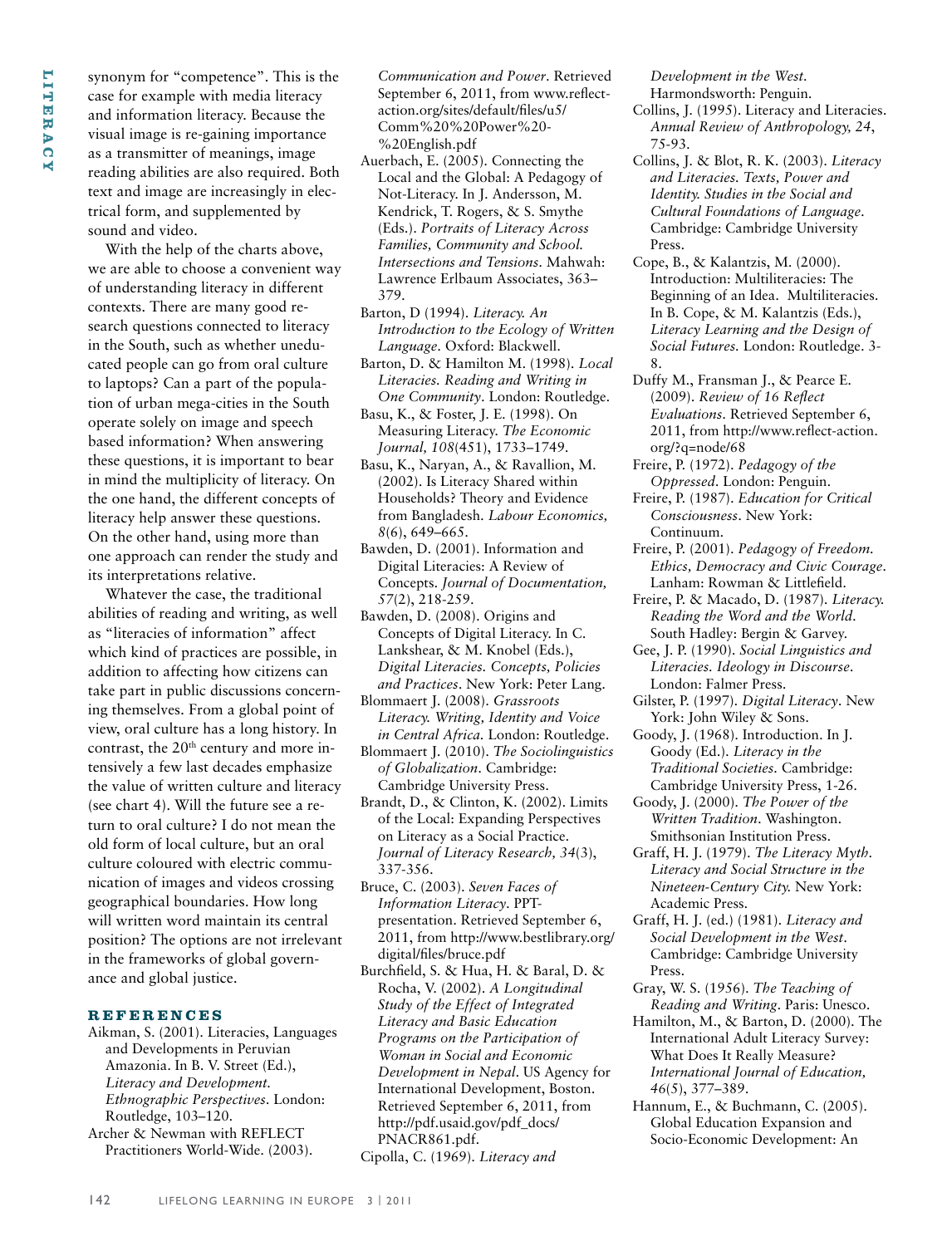Assessment of Findings from the Social Sciences. *World Development, 33*(3), 333–354.

Hare, J. (2005). To "Know Papers": Aboriginal Perspectives on Literacy. In J. Andersson, M. Kendrick, T. Rogers, & S. Smythe (Eds.). *Portraits of Literacy Across Families, Community and School. Intersections and Tensions*. Mahwah: Lawrence Erlbaum Associates, 243–263.

Heath, B. S. (1983). *Ways with Words. Language, Life, and Work in Communities and Classrooms*. Cambridge: Cambridge University Press.

Hirsch, E. D. Jr., Kett, J. F., & Trefil, J. S. (1987). *Cultural Literacy: What Every American Needs to Know*. Boston: Houghton Mifflin.

Hoggart, R. (1957). *The Uses of Literacy*. Harmondsworth: Penguin.

Kress, G. (2003). *Literacy in the New Media Age*. New York: Routledge.

Lankshear, C., & Knobel, M. (2006). *New Literacies: Everyday Practices and Classroom Learning*. Maidenhead: Open University Press.

Lévi-Strauss C. (1973). *Tristes Tropiques*. London: Picador Classics. Pan Books.

Levine, K. (1982). Functional Literacy: Fond Illusions and False Economies. *Harvard Educational Review, 52*(3), 249-266.

LeVine, R., LeVine, S., & Schnell, B. (2001). Improve the Woman. Mass Schooling, Female Literacy and Worldwide Social Change. *Harvard Educational Review, 71*(1), 1–50.

LeVine, R. A., LeVine, S., Rowe, M. L., & Schnell-Anzola, B. (2004). Maternal Literacy and Health Behaviour: a Nepalese Case Study. *Social Science & Medicine, 58*(4), 863–877.

Linnakylä, P. (1991). Toimiva lukutaito – valtaa ja vapautta. [Functioning literacy] *Kielikukko* 1/1991. FinRa ry.

Linnakylä, P., Malin, A., Blomqvist, I. & Sulkunen, S. (2000). *Lukutaito työssä ja arjessa. Aikuisten kansainvälinen lukutaitotutkimus Suomessa*. [Literacy in the workplace and everyday life] Jyväskylä: Koulutuksen tutkimuslaitos.

Lytle, S., & Wolfe, M. (1989). Contrasting Perspectives on Adult Education. In *Adult Literacy Education: Program Evaluation and Assessment*. Columbus: ERIC, 5–17.

Maddox, B. (2009). Models and Mechanisms: Multi-Disciplinary Perspectives on Literacy and Development. In K. Basu, B. Maddox, & A. Robinson-Pant (Eds.). *Interdisciplinary Approaches to* 

*Literacy and Development*. London: Routledge,179–192.

- Maddox B., & Esposito, L. (forthcoming). Sufficiency Re-Examined: A Capabilities Perspective on the Assessment of Functional Adult Literacy. *Journal of Development Studies, 47*(9).
- McLuhan, M. (1964). *Understanding Media. The Extensions of Man*. New York: Signet.
- Murray, S. T., Clermont, Y., & Binkley, M. (2005). *Measuring Adult Literacy and Life Skills: New Frameworks for Assessment*. Ministry of Industry of Canada. Retrieved September 6, 2011, from www.nald.ca/library/research/ measlit/cover.htm.

OECD. (2010). PISA 2009 *Results: What Students Know and Can Do – Student Performance in Reading, Mathematics and Science*. (Volume I). Retrieved August 1, 2011, from http://dx.doi.org /10.1787/9789264091450-en.

OECD. (2011). *The OECD Programme for the International Assessment of Adult Competencies (PIAAC)*  Retrieved September 6, 2011, from www.oecd.org/ dataoecd/13/45/41690983.pdf.

OECD, & Statistics Canada. (2000). *Literacy in the Information Age. Final Report of the International Adult Literacy Survey*. OECD Publications. Retrieved September 6, 2011, from www.oecd.org/ dataoecd/24/21/39437980.pdf.

Olson, D. R. (1994). *The World on Paper. The Conceptual and Cognitive Implications of Writing and Reading.* Cambridge: Cambridge University Press.

Olson, D. R., & Torrance, N. (Eds.). (2001a). *The Making of Literate Societies*. Malden: Blackwell Publishers.

Olson, D. R., & Torrance, N. (2001b). Conceptualizing Literacy as a Personal Skill and as a Social Practice. In D. R. Olson, & N. Torrance (Eds.). *The Making of Literate Societies*. Malden: Blackwell Publishers.

Ong, W. J. (1982). *Orality and Literacy*. The Technologizing of the Word. London: Routledge.

Potter, W. J. (2001). *Media Literacy*. Thousand Oaks: Sage.

Raassina, A. (1990). *Lukutaito ja kehitysstrategiat. Kolme vuosikymmentä Unescon lukutaitopolitiikkaa*. [Literacy and development strategies] Jyväskylä: Jyväskylän yliopisto Nykykulttuurin tutkimusyksikkö.

Robinson-Pant, A. (Ed.) (2004). *Women,* 

*Literacy and Development. Alternative Perspectives*. London: Routledge.

- Schaffner, J. (2005a). *Measuring Literacy in Developing Country Household Surveys: Issues and Evidence*. Backround Paper for Education for All Monitoring Report 2006. Retrieved September 6, 2011, from http:// unesdoc.unesco.org/images/0014/ 001462/146285e.pdf.
- Schaffner, J. (2005b). Subjective and Objective Measures of Literacy: Implications for current resultsoriented development Initiatives. International *Journal of Educational Development, 25*(6), 652–657.
- Schnell-Anzola, B., Rowe, M. L., & LeVine, R.A. (2005). Literacy as a Pathway between Schooling and Health-Related Communication Skills: a Study of Venezuelan Mothers. *International Journal of Educational Development, 25*(1), 19–37.
- Scribner S., & Cole M. (1981). *The Psychology of Literacy*. Cambridge MA: Harvard University Press.
- Seppänen, J. (2002). *Katseen voima. Kohti visuaalista lukutaitoa*. [Power of the gaze:Towards a visual literacy] Tampere: Vastapaino.
- Statistics Canada & OECD (2005). *Learning a Living: First Results of the Adult Literacy and Life Skills Survey*. Retrieved September 6, 2011, from www.statcan.ca/english/freepub/89- 603-XIE/2005001/pdf.htm.
- Street, B. V. (1984). *Literacy in Theory and Practice*. Cambridge: Cambridge University Press.
- Street, B. V. (1993). *Cross-Cultural Approaches to Literacy.* Cambridge: Cambridge University Press.
- Street, B. V. (1995). *Social Literacies. Critical Approaches to Literacy in Development, Ethnography and Education*. London: Longman.
- Street, B. V. (2001). Introduction. In B. V. Street (Ed.), *Literacy and Development. Ethnographic Perspectives*. London: Routledge, 1– 18.
- Thorndike, R. L. (1973). *Reading Comprehension Education in Fifteen Countries*. Stockholm: Almqvist & Wiksell.
- UNDP. (2004). *Human Development Report. Human Liberty in Today's Diverse World.* Retrieved September 6, 2011, from http://hdr.undp.org/en/ media/hdr04\_complete.pdf.
- UNESCO. (1957). *World Illiteracy at Mid-Century*. Paris.
- UNESCO. (1973). *Practical Guide to Functional Literacy*. Paris. UNESCO (2002). *Estimates and*